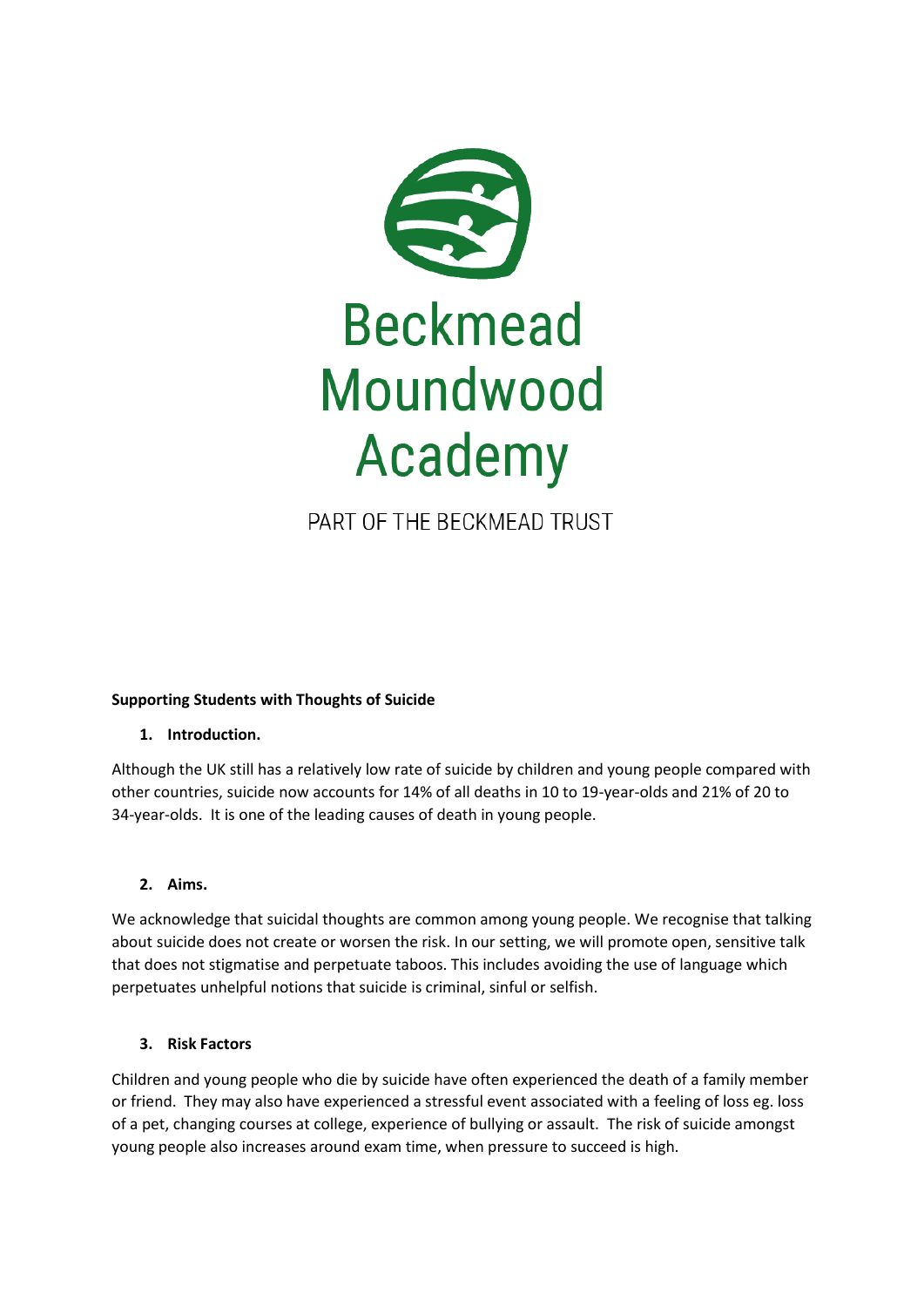# **4. Warning signs:**

A young person with thoughts of suicide usually gives what are referred to as "invitations", commonly known as signs or indicators. This is where the person is inviting help and tells someone (as clearly as possible either by words, behaviours, or actions) that they are having thoughts of suicide. School staff should have detailed knowledge of their students and look out for key indicators of suicidal thoughts. If a member of staff has concerns about a student's emotional wellbeing, they should record this on a Cause for Concern form and pass their concerns to the designated lead for safeguarding.

Self- harm, even when injuries seem minor, is one of the most important indicators of suicide risk and should always be taken seriously. Self-harm is common in young people taking their own life, occurring in around half of under-20s. Other warning signs include:

- Change in behaviour
- Giving away possessions
- Words 'I wish I wasn't here'
- Words 'It doesn't matter anymore'
- Overwhelming feelings of anger or 'being worthless'
- Sense of hopelessness or loneliness.

For some students who are having thoughts of suicide they may or may not also be behaving in a way that puts their life in danger. Schoolchildren who are experiencing suicidal thoughts are potentially at risk of acting on these thoughts. Those who are already engaging in suicide behaviours are also at risk of death or harm.

# **5. Staff roles in working with students with thoughts of suicide.**

Staff will provide students with opportunities to speak openly about their worries with people who are able to support them, be it colleagues trained in Applied Suicide Intervention Skills Training, or other agencies. The school will ensure that students are kept as safe as is reasonably possible by reducing access to means.

There will be no stigma attached to a student having thoughts of suicide.

Any member of staff who is aware of a student having thoughts of suicide should consult one of the designated teachers for safeguarding or the designated governor for safeguarding children. Following the report, the DSL/governor will decide on the appropriate course of action. This may include:

- o Contacting parents/carers and letting the student know when we have done this
- o Arranging professional assistance eg doctor, nurse, social services
- o Referral to CAMHS
- o Arranging an appointment with a counsellor or other talking therapy service
- $\circ$  Creating/following a suicide safety plan This is a plan done in conjunction with the young person with suicidal thoughts. It looks at how to keep the young person safe in that moment and rid self of thoughts of suicide.